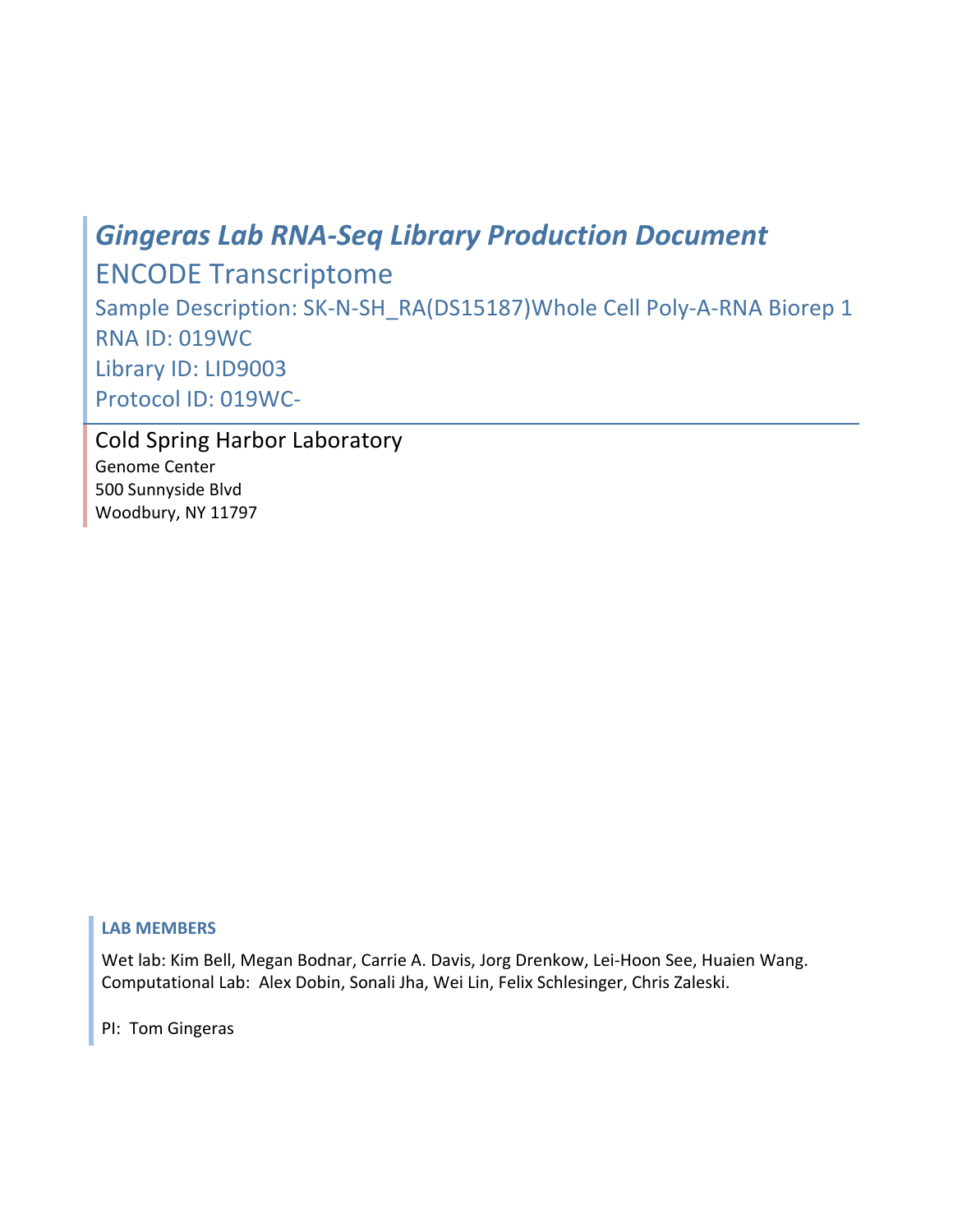**CELL CULTURE**: Cells are grown according to the ENCODE growth protocol and standards. Each bioreplicate grown and isolated independently.

## **RNA ISOLATION**:

#### **Kits: miRNeasy Mini kit (QIAGEN cat#:217004) RNeasy MinElute cleanup kit (QIAGEN cat#:74204)**

- 1. Regular harvest and count cells and centrifuge for 10 min at 1900 rpm 4°C.
- 2. Completely aspirate supernatant.
- 3. Resuspend all pellets in 10-30 mL of cold PBS by pipetting up and down.
- 4. Centrifuge for 5 min at 2000 rpm 4°C.
- 5. Carefully aspirate the supernatant.
- 6. Add QIAzol Lysis Reagent to the pellet and vortex to mix.
- 7. If number of cells is  $\leq 3x10^6$  then vortex for 1 min to homogenize the cells.
	- If number of cells is  $>3x10^6$  homogenize by placing 700  $\mu$ L of sample into a QIAshredder homogenizer and centrifuge for 2.5 min at maximum speed.
- 8. Place the tube(s) containing the homogenate on the benchtop at room temperature (15-25°C) for 5 min.
- 9. Add 20% volumes of chloroform to the homogenate and cap it securely. Shake the tube vigorously for 15 s.
- 10. Place the tube containing the homogenate on the benchtop at room temperature for 2-3 minutes.
- 11. Centrifuge the homogenate for 15 min at 12,000 x g at 4°C.
- 12. Transfer the upper, colorless, aqueous phase containing the RNA to a new collection tube.
- 13. Add and equal volume of 70% ethanol and mix thoroughly by vortexing. Do not centrifuge.

14. Pipet 700 µL of the sample including any precipitate that may have formed into an RNeasy Mini spin column placed in a 2 mL collection tube. Close the lid gently and centrifuge at ≥8000 x g (≥10,000 rpm) for 30 s at room temperature. Repeat this step until the whole sample has been pipetted into the spin column and discard the flow-through each time.

15. Pipet the flow-through (which contains miRNA) into a 2 mL RNase free tube. The spin column contains the large RNA.

## **Large RNA Purification**

L1. Pipet 700 uL Buffer RWT into the RNeasy Mini spin column from step 15. Close the lid gently and centrifuge for 30 at ≥8000 x g (≥10,000 rpm) to wash the spin column membrane. Discard the flow through.

L2. Add 500 µL Buffer RPE to the RNeasy Mini spin column. Close the lid gently and centrifuge for 30 s at ≥8000 x g (≥10,000 rpm) to wash the spin column membrane. Discard the flow through.

L3. Add another 500 µL Buffer RPE to the RNeasy Mini spin column. Close the lid gently and centrifuge for 30 s at ≥8000 x g (≥10,000 rpm) to wash the spin column membrane. Discard the flow through and the collection tube.

L4. Place the RNeasy Mini spin column in a new 2 mL collection tube. Open the lid and centrifuge at full speed for 1 min. L5. Transfer the RNeasy Mini spin column to a new 1.5 ml collection tube. Pipet 30-50 µL RNase-free water directly onto the RNeasy Mini spin column membrane. Close the lid gently. Wait one minute and then centrifuge for 1 min at ≥8000 x g (≥10,000 rpm) to elute the total RNA (containing large RNA).

L6. If the expected RNA yield is >30 µg, repeat step L5 with an additional volume of 30-50 µL RNase-free water. Elute into the same collection tube.

L7. Proceed to ethanol precipitation.

## **Ethanol Precipitation**

- 1. Add 2.5 volumes of 100% ethanol and 1/10 volumes of NaOAc PH 5.5 to the eluted RNA.
- 2. Freeze in -80°C for at least 30 min.
- 3. Centrifuge for 35 min at max speed at 4°C.
- 4. Pipette and discard the supernatant making sure not to touch the pellet of RNA.
- 5. Wash with 1 mL of 70% ethanol and centrifuge at max speed for 5 min.
- 6. Pipette and discard the supernatant.
- 7. Open the cap and speed vacuum at low heat for 3-5 min making sure that the pellet is dry.
- 8. Resuspend the pellet with RNase-free water.

## **DNase Digest (same for Small and Large RNA)**

|                         | 100 µL Sample (100 µg | 50 µL Sample    |
|-------------------------|-----------------------|-----------------|
| Reagents                | RNA max)              | (50 µg RNA max) |
| Total RNA (100 µg max)  | 78 uL                 | 39 uL           |
| 10X One-phor-all Buffer | 10 uL                 | -5 uL           |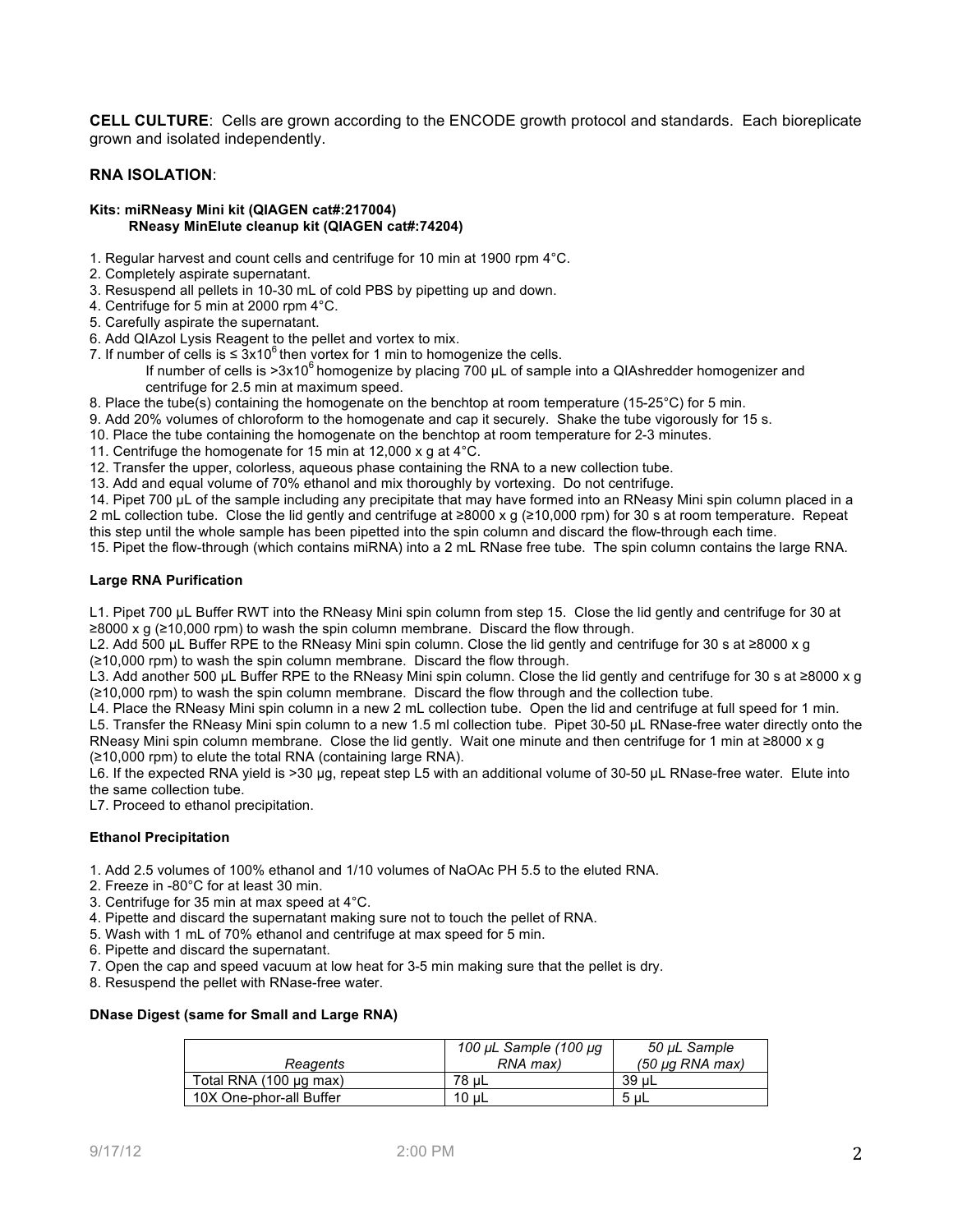| 10 U/uL DNase/RNase Free  | 8 uL      | uL<br>4 |
|---------------------------|-----------|---------|
| 20 U/uL RNasin/anti-RNase | ' uL<br>4 | $2u$ L  |
| Total Volume              | 100 uL    | 50 uL   |

1. Add all reagents to resuspended RNA and pipette to mix well.

2. Place in a 37°C waterbath for 30 min.

3. Proceed to RNA Cleanup, which is different for Small and Large RNA.

## **Large RNA Cleanup**

1. Add 350 µL Buffer RLT to the 100 µL (100 µg) sample of RNA. Vortex to mix well.

2. Add 250 µL of 100% ethanol to the reaction and mix by inverting.

3. Transfer the 700 µL of sample to an RNeasy mini spin column placed in a 2 mL collection tube. Close the lid gently and centrifuge for 30 s at 8000 x g  $(≥10,000$  rpm). Discard the flow through.

4. Add 700 µL Buffer RW1 to the RNeasy mini spin column. Close the lid gently and centrifuge for 30 s at 8000 x g (≥10,000 rpm). Discard the flow through.

5. Repeat Step 4.

6. Add 500 µL Buffer RPE to the RNeasy mini spin column. Close the lid gently and centrifuge for 30 s at 8000 x g (≥10,000 rpm). Discard the flow through.

7. Repeat Step 6.

8. Transfer the RNeasy spin column to a new collection tube. Centrifuge for 2 min at 10,000 x g to dry the RNeasy membrane.

9. Place the RNeasy spin column into a new 1.5 mL collection tube and discard the old tube. Add 30-50 µL of RNase-free water directly on the spin column membrane. Close the lid gently and let stand for 1 min. Centrifuge for 1 min at 10,000 x g to elute the RNA.

10. Add another 30-50 µL of RNase-free water onto the membrane using the same centrifuge tube. Wait 1 min and then centrifuge for 1 min at 10,000 x g to elute the RNA.

11. Proceed to ethanol precipitation.

## **Ethanol Precipitation**

1. Add 2.5 volumes of 100% ethanol and 1/10 volumes of NaOAc PH 5.5 to the eluted RNA.

- 2. Freeze in -80°C for at least 30 min.
- 3. Centrifuge for 30 min at max speed at 4°C.
- 4. Pipette and discard the supernatant making sure not to touch the pellet of RNA.
- 5. Wash with 1 mL of 70% ethanol and centrifuge at max speed for 5 min.
- 6. Pipette and discard the supernatant.
- 7. Open the cap and speed vacuum at low heat for 5 min making sure that the pellet is dry.
- 8. Resuspend the pellet with RNase-free water.

## **POLY-A+ SELECTION:**

#### **Qiagen mRNA Isolation Protocol (using Oligotex mini kit)**

The batch protocol has been used for the recent library production, but from other experience the spin column protocol (listed in the handbook prior to the batch protocol) gives the same results (as far as bioanalyzer image goes)

#### **Important notes before starting**

• This protocol may be necessary if you are using impure total RNA or if you are unsure about the purity of your total RNA. Many isolation procedures do not remove contaminants such as protein that can clog Oligotex spin columns. Better results are generally obtained with purer starting material.

#### • **Heat Oligotex Suspension to 37°C in a water bath or heating block. Mix by vortexing, and then place at room temperature.**

#### • **Heat a water bath or heating block to 70°C, and heat Buffer OEB.**

• Review the introductory material on pages 12–19 before starting.

• If working with RNA for the first time, please read Appendix A (page 76).

• Determine the amount of total RNA in the RNA sample (see "Quantification of starting RNA", page 18).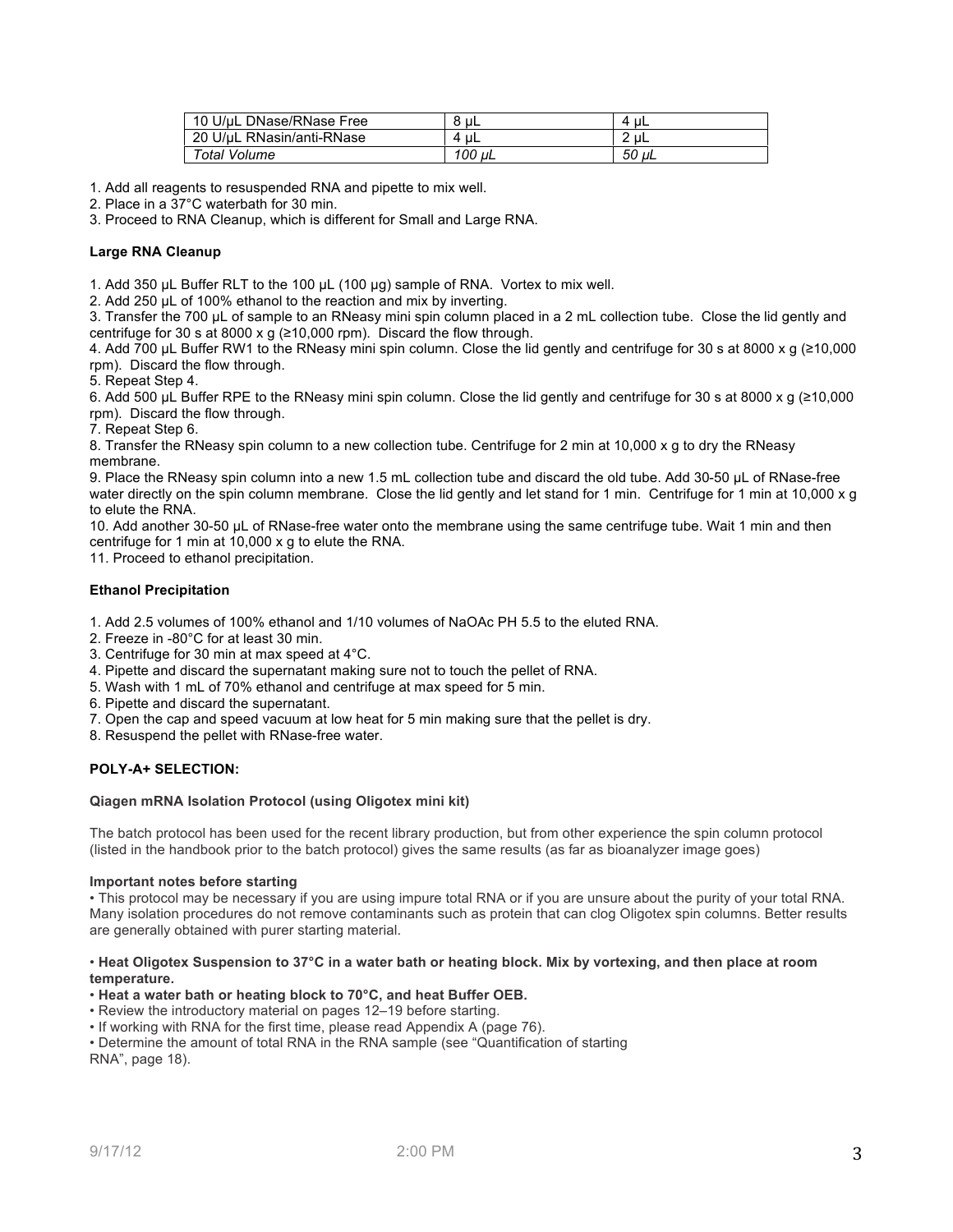• Buffer OBB may (and almost always does) form a precipitate upon storage. If necessary, redissolve by warming at 37°C for approximately 10 minutes, and then place at room temperature. You can wrap the OBB bottle in parafilm and carefully, partially, submerge it in the water bath, or aliquot the needed amount in 1.5ml tubes and use the heat block

• Unless otherwise indicated, all protocol steps, including centrifugation, should be performed at 20 to 30°C (room temp).

• All centrifugation steps should be performed in a microcentrifuge at maximum speed (14,000–18,000 x *g*).

## **Procedure**

**1. Determine the amount of starting RNA. Do not use more than 3 mg total RNA. Pipet total RNA into an RNase-free 1.5 ml microcentrifuge tube, and adjust the volume with RNase-free water (if necessary) to the volume indicated in Table 5.**

**Note:** The initial volume of the RNA solution is not important so long as the volume can be brought up to the indicated amount with RNase-free water. If starting with precipitated RNA, dissolve the RNA pellet in the appropriate amount of RNase-free water by heating the tube for 3 min at 60°C followed by vortexing for 5 s and sharply flicking the tube. Repeat at least twice.

**2. Add the appropriate volume of Buffer OBB and Oligotex Suspension (see Table 5). Mix the contents thoroughly by pipetting or flicking the tube.** 

| <b>Total RNA</b> | <b>Add RNAse free</b><br>water to: | Buffer OBB (ul) | <b>Oligotex Suspension</b><br>(ul) | Prep size |
|------------------|------------------------------------|-----------------|------------------------------------|-----------|
| $≤0.25$ mg       | 250 ul                             | 250             | 15                                 | Mini      |
| $0.25 - 0.50$ mg | 500ul                              | 500             | 30                                 | Midi      |
| $0.50 - 0.75$ mg | 500ul                              | 500             | 45                                 | Midi      |
| $0.75 - 1.00$ mg | 500ul                              | 500             | 55                                 | Midi      |
| $1.0 - 1.5$ mg   | 650ul                              | 650             | 85                                 | Maxi      |
| $1.5 - 2.0$ mg   | 650ul                              | 650             | 115                                | Maxi      |
| $2.0 - 2.5$ mg   | 650ul                              | 650             | 135                                | Maxi      |
| $2.5 - 3.0$ mg   | 650ul                              | 650             | 175                                | Maxi      |

#### **Table 5. Buffer amounts for Oligotex mRNA Batch Protocol**

\*We generally use slightly more than the recommended amount of beads (~5ul)

**3. Incubate the sample for 3 min at 70°C in a water bath or heating block.**

This step disrupts secondary structure of the RNA.

**4. Remove sample from the water bath/heating block, and place at 20 to 30°C for**

**12 min (**manual says 10, we say 12)**.**

This step allows hybridization between the oligo dT30 of the Oligotex particle and the poly-A tail of the mRNA.

**5. Pellet the Oligotex:mRNA complex by centrifugation for 2 min at maximum speed (14,000–18,000 x** *g***), and carefully remove the supernatant by pipetting.**

Loss of the Oligotex resin can be avoided if approximately 50  $\mu$  of the supernatant is left in the microcentrifuge tube. The remaining solution will not affect the procedure. **Note:** Save the supernatant until certain that satisfactory binding and elution of poly A+ mRNA has occurred. **We save the supernatant always, as to save the A- fraction. (see protocol for purifying A- at the end of the A+ steps)**

**6. Resuspend the Oligotex:mRNA pellet in 1 ml Buffer OW2 by vortexing or pipetting (pipetting works better, be sure to resuspend well) Pellet the Oligotex:mRNA complex by centrifugation for 2 min at maximum speed, and carefully remove the supernatant by pipetting.**

Loss of the Oligotex resin can be avoided if approximately 50 µl of the supernatantis left in the microcentrifuge tube. The remaining solution will not affect the procedure.

**7. Repeat step 6 once.**

**8. Add 20–100 µl hot (70°C) Buffer OEB. Pipet up and down 10-15 times to resuspend the resin, and centrifuge for 2 min at maximum speed. Carefully transfer the supernatant, containing the eluted poly A+ mRNA, to a small spin column, close column and set aside.**

**\*We always use 100ul, it gives better yields.** 

**Note:** The volume of Buffer OEB used depends on the expected or desired concentration of poly A+ mRNA. Ensure that Buffer OEB does not cool significantly during handling. Remember that small volumes cool down quickly. With multiple samples, it may be necessary to place the entire microcentrifuge tube (with Oligotex and sample) into a 70°C heating block to maintain the temperature while preparing the next samples.

**9. To ensure maximal yield, add another 20–100 µl hot (70°C) Buffer OEB to the**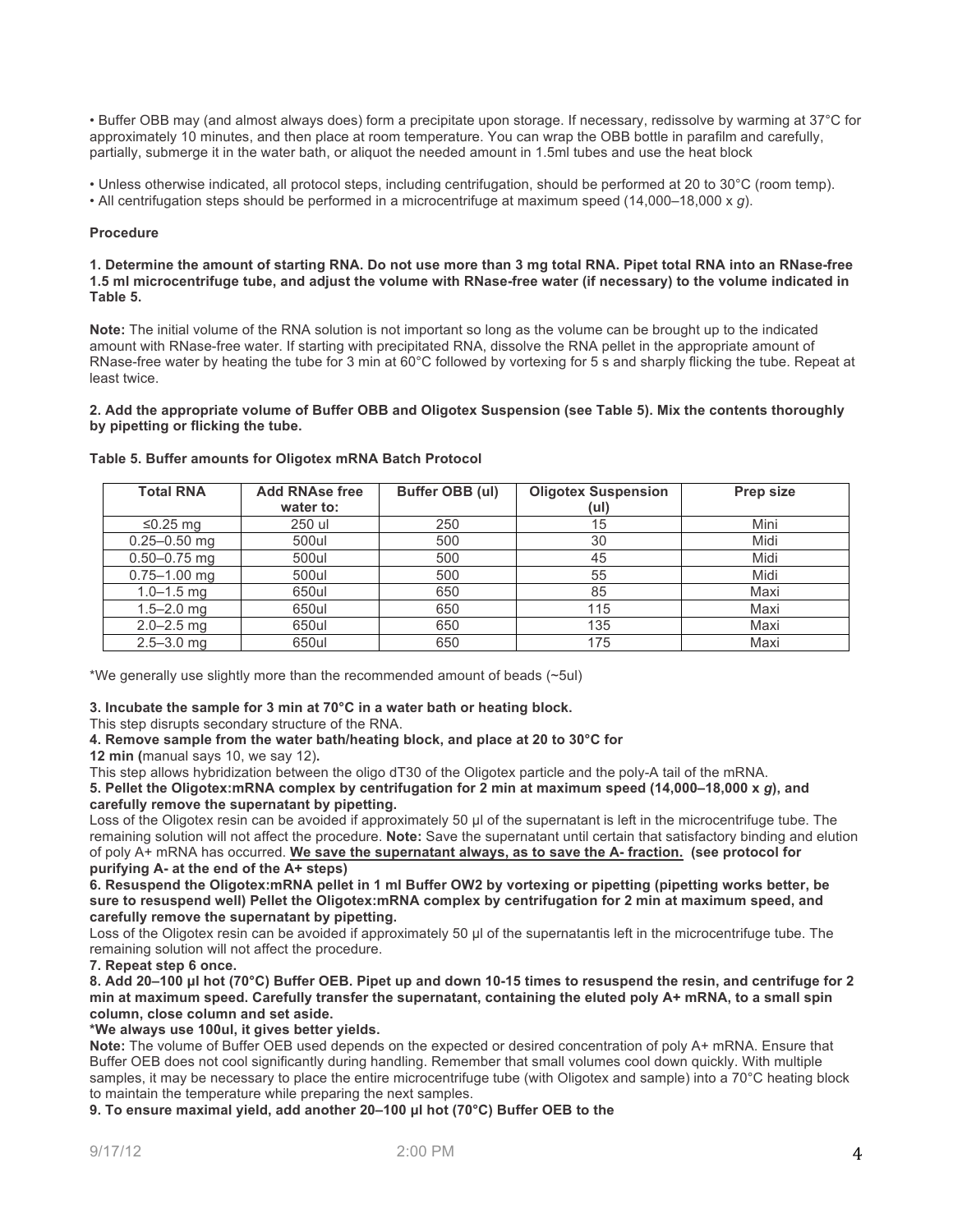**Oligotex pellet. Pipet up and down 10-15 times to resuspend the resin, and centrifuge for 2 min at maximum speed. Carefully transfer the supernatant, containing the eluted poly A+ mRNA, into the spin filter with the previous 100ul of eluate.** 

**10. Spin filter column for 2 min at 18000xg to remove any remaining Oligotex suspension from the A+ RNA. 11. EtOH precipitate.** 

## **A- fraction purification**

Using the saved the A- fraction from oligo-dT selection (the first supernatant)

2 more rounds of Oligotex selection, to remove any remaining A+ RNA-

Add 20ul Oligotex suspension to supernatant (A- fraction) Mix well by pipetting Put in 70° heatblock for 3 minutes Put at room temp. for 12 minutes, mix by inverting the tubes every so often Spin at 18000xg at room temp for 2 minutes to pellet the Oligotex Remove and keep supernatant

Repeat once more.

EtOH precipitate Resuspend in ~100ul (depends on size of pellet) Measure concentration with nanodrop Check quality with nanochip on bioanalyzer

## **RIBOMINUS TREATMENT**:

#### **Hybridization Step**

Instructions are provided below to perform hybridization for 1–10 ug of your total RNA sample with the RiboMinus™ Eukaryote Probe. To process >10 ug total RNA sample, divide your sample into two samples, each containing <10 ug total RNA.

1. Set a water bath or heat block to 70–75°C.

2. To a sterile, RNase-free 1.5 mL microcentrifuge tube, add the following:

Total RNA (10 ug): <20 uL

RiboMinus™ Probe (15 pmol/L): 10 uL

Hybridization Buffer: 300 uL

3. Incubate the tube at 70–75°C for 5 minutes to denature RNA.

4. Allow the sample to cool to 37°C slowly over a period of 30 minutes by placing the tube in a 37°C water bath (a heat block works as well). To promote sequence-specific hybridization, it is important to allow slow cooling. **Do not** cool samples quickly by placing tubes in cold water.

5. While the sample is cooling down, proceed to **Preparing Beads**.

**\***An earlier version of this protocol says to use RNA in less than 20ul, add 10ul of probe and 300ul hybridization buffer, this larger volume means you need to precipitate the ribominused RNA in a 2ml tube at the end. Either way works. It doesn't change anything else expect the supernatant volumes and the precipitation tube size.

## **Preparing Beads**

1. Resuspend RiboMinus™ Magnetic Beads in its bottle by thorough vortexing.

2. Pipet 750 uL of the bead suspension into a sterile, RNase-free, 1.5 mL microcentrifuge tube.

3. Place the tube with the bead suspension on a magnetic separator for 1 minute. The beads settle to the tube side that faces the magnet. Gently aspirate and discard the supernatant.

4. Add 750 uL sterile, DEPC Water to the beads and resuspend beads by pipetting

5. Place tube on a magnetic separator for 1 minute. Aspirate and discard the supernatant.

6. Repeat Steps 4–5 once.

7. Resuspend beads in 750 uL Hybridization Buffer and transfer 250 µL beads to a new tube and maintain the tube at 37ºC for use at a later step.

8. Place the tube with 500 uL beads on a magnetic separator for 1 minute. Aspirate and discard the supernatant.

9. Resuspend beads in 200 uL Hybridization Buffer and keep the beads at 37°C until use.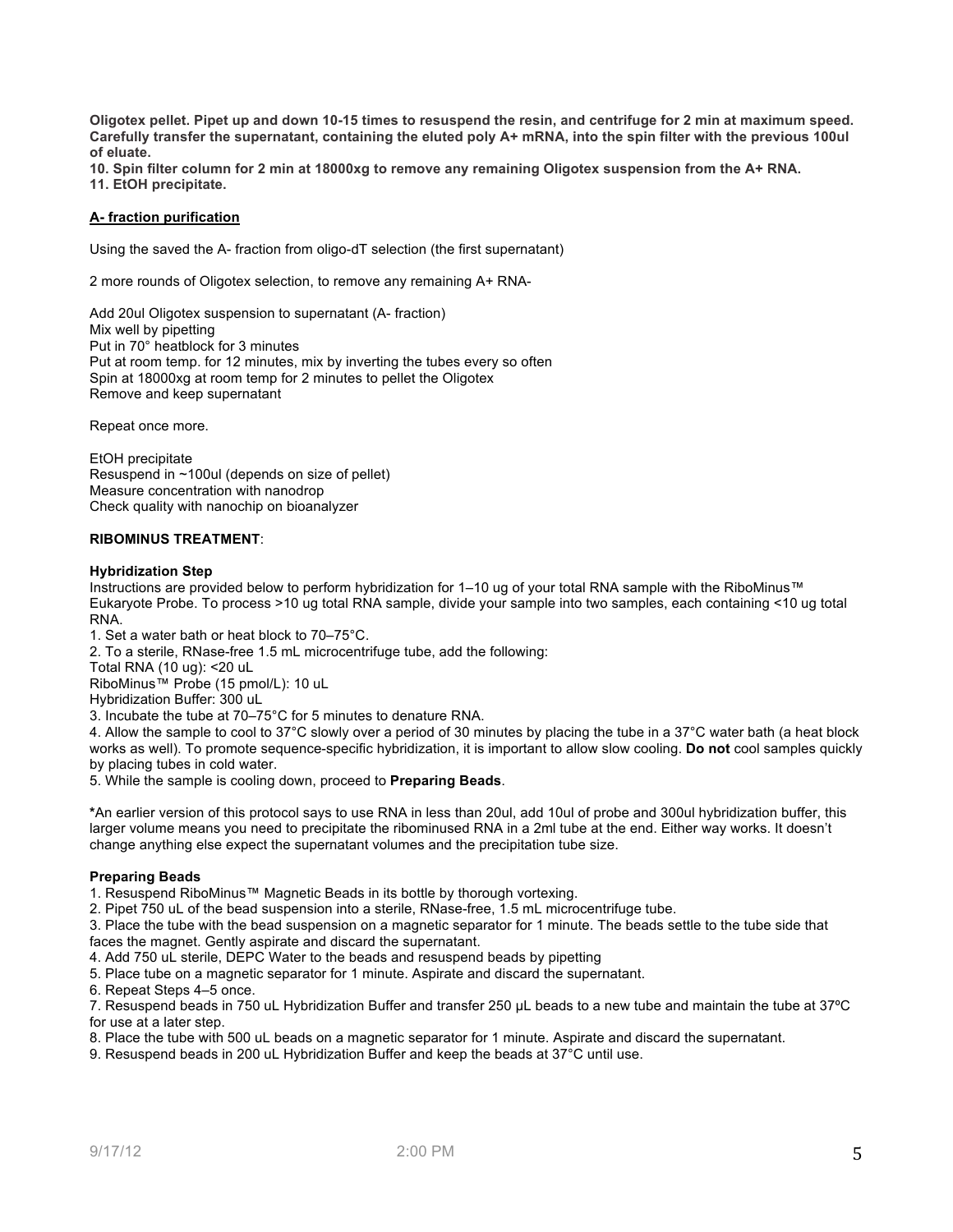## **Removing rRNA**

1. After the incubation at 37°C for 30 minutes of the hybridized sample (above), briefly centrifuge the tube to collect the sample to the bottom of the tube.

2. Transfer the sample (~120 uL- this will be ~330ul with the older protocol) to the prepared RiboMinus™ Magnetic beads from Step 9 (**Preparing Beads**, above). Mix well by pipetting up and down

3. Incubate the tube at 37°C for 15 minutes. During incubation, gently mix the contents occasionally. Briefly centrifuge the tube to collect the sample to the bottom of the tube.

4. Place the tube on a magnetic separator for 1 minute to pellet the rRNA-probe complex. **Do not discard the supernatant. The supernatant contains RiboMinus™ RNA.**

5. Place the tube with 250 µL beads from Step 7 (**Preparing Beads**, above) on a magnetic separator for 1 minute. Aspirate and discard the supernatant.

6. To this tube of beads, add ~320 µL (~500ul with older protocol) supernatant containing RiboMinus™ RNA from Step 4, above. Mix well by pipetting up and down or low speed vortexing.

7. Incubate the tube at 37°C for 15 minutes. During incubation, gently mix the contents occasionally. Briefly centrifuge the tube to collect the sample to the bottom of the tube.

8. Place the tube on a magnetic separator for 1 minute to pellet the rRNA-probe complex. **Do not discard the supernatant as the supernatant contains RiboMinus**™ RNA.

9. Transfer the supernatant (~ 320 uL- ~500ul with older protocol) containing **RiboMinus™ RNA** to a small filter column and spin at max speed for 2 minutes to remove any remaining magnetic particles.

10. Transfer flow through (ribominus RNA) to a new tube (1.5ml for small volume, 2ml for large volume)

11. EtOH precipitate with glycoblue

**SPIKE-INS**: NIST Spike-Ins beta set: Pool 14. 2 ng added to 100 ng of RNA. Use "corrected fasta" to map against.

**LIBRARY PROTOCOL:** Adapted from… *Transcriptome analysis by strand-specific sequencing of complementary DNA* Dmitri Parkhomchuk, Tatiana Borodina, Vyacheslav Amstislavskiy, Mariya Banaru, Linda Hallen, Sylvia Krobitsch, Hans Lehrach & Alexey Soldatov.

Use 100 ng of ribominused RNA (add spike ins, pool14 NIST beta) in 4.75ul or less of RNase free H20 for cDNA synthesis

## **cDNA- 1st strand:** Mix

4.75 ul sample r- RNA 2ul 50ng/ul random primers 2.5 50uM oligo-DT primer 2ul NIST spike-ins 1.25ul RNAse inhibitor Up to 12.5ul with RNAse free H20 if needed

98° 2 min 70° 5 min .1°/s ramp to 15° 15° 30 min .1°/s ramp to 25° 25° 10 min .1°/s ramp to 42° 42° 45 min .1°/s ramp to 50° 50° 15 min 75° 15 min 4° hold

**As soon as** 15 degrees is reached (after ~15min), pause program and add:

5ul 5X First Strand Buffer 1.25ul .1M MgCl2 1.25ul 10mM dNTPs 2.5ul .1M DTT

 $\_$ 22.5ul (total at this point)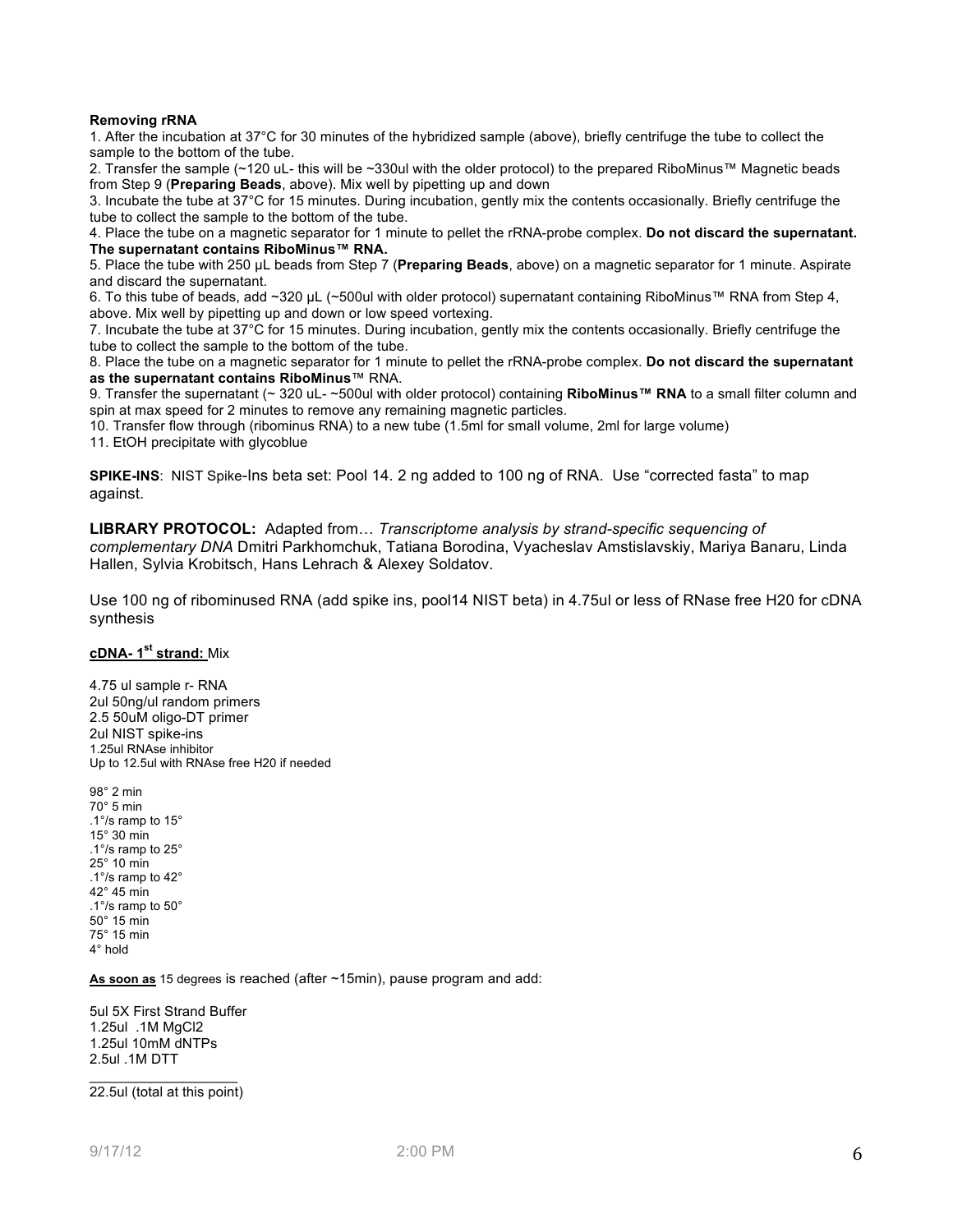After 30 minutes at 15 degrees, pause program and add (**before temp. ramp!**):

1.25ul Actinomycin-D (we have a 1mg/ml stock, dilute to 120ng/ul in 10mM Tris-Cp pH 7.6 before use) 1.25ul Superscript III

 $25$ ul final volume for  $1<sup>st</sup>$  strand reaction

 $\frac{1}{2}$  ,  $\frac{1}{2}$  ,  $\frac{1}{2}$  ,  $\frac{1}{2}$  ,  $\frac{1}{2}$  ,  $\frac{1}{2}$  ,  $\frac{1}{2}$  ,  $\frac{1}{2}$  ,  $\frac{1}{2}$  ,  $\frac{1}{2}$  ,  $\frac{1}{2}$ 

Rest of reaction takes about 1 hour 40 minutes Then, 4 degree hold

Bring reaction volume to 100ul (add 75ul Rnase free H20) Add 5 volume PB (500ul) mix and apply to Minelute spin column Follow Qiagen Minelute cleanup protocol Elute 2 x 15ul EB

# **2nd Strand Synthesis**

Prepare 2<sup>nd</sup> strand mix: (22.5ul per sample)

1ul 5X 1<sup>st</sup> Strand Buffer 15ul 5X 2<sup>nd</sup> Strand Buffer .5ul MgCl2 1ul DTT 2ul dUNTPs .5ul E. coli DNA ligase 2ul E. coli DNA polymerase I .5ul RNAse H

22.5ul

 $\mathcal{L}=\mathcal{L}$ 

Mix: 30ul first strand reaction 22.5ul second strand mix 22.5ul RNase free H20

 $\mathcal{L}=\mathcal{L}$ 75ul final reaction volume

2 hours 16 degrees, 4 degrees hold in PCR machine Bringing volume to 100ul with H20, then add 500ul PB, follow minelute cleanup protocol Elute 2 x 26ul (fragmentation takes place in 50ul). Bioanalyzer- high sensitivity DNA chip (to see if cDNA is full length, peak should be around 1000bp- if it is not, you need to lessen fragmentation time)

## **Fragment cDNA: Covaris**

If machine is not on: Fill appropriate chambers with autoclaved DI water Run degas program (~30 minutes)

Transfer your 50ul cDNA sample to the sonicator tube (using pipette) Place on machine (snaps in) and run program degas60snapcap100ul (60s sonication) Run Bioanalyzer- high sensitivity DNA chip to check fragment size (peak should be 200-300)

## **End-Repair cDNA**

48ul sample 27ul H20 10ul T4 DNA ligase buffer with 10mM ATP ("10X ER") 4ul dNTP mix 10mM 5ul T4 DNA polymerase 3U/ul (NEB) 1ul Klenow DNA polymerase 5U/ul (NEB) 5ul T4 PNK 10U/ul (NEB)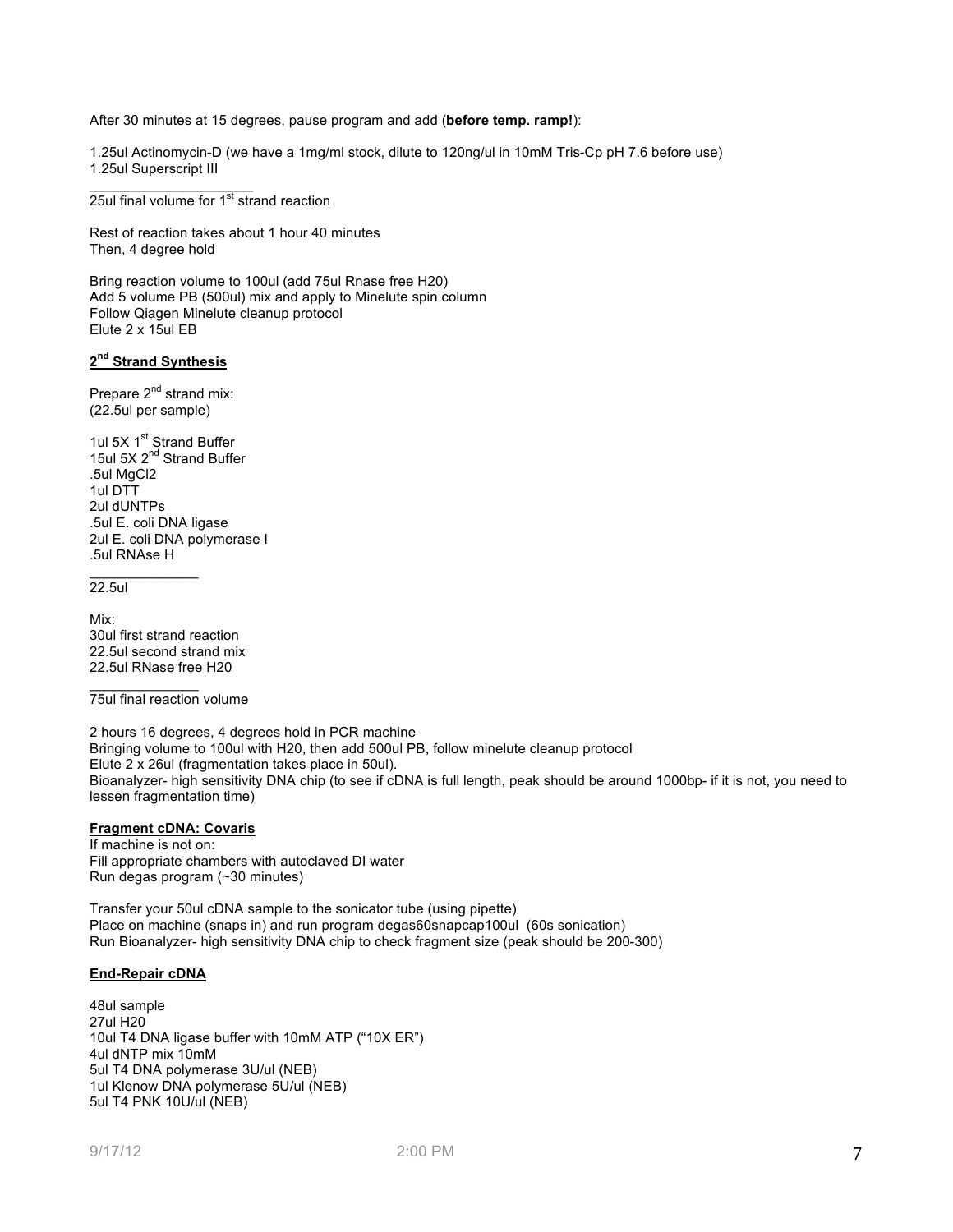#### $\frac{1}{2}$  ,  $\frac{1}{2}$  ,  $\frac{1}{2}$  ,  $\frac{1}{2}$  ,  $\frac{1}{2}$  ,  $\frac{1}{2}$  ,  $\frac{1}{2}$  ,  $\frac{1}{2}$  ,  $\frac{1}{2}$  ,  $\frac{1}{2}$  ,  $\frac{1}{2}$ 100ul final volume

Room temp. 30min. Add 500ul PB, follow Minelute cleanup, elute 2 x 16ul

## **Addition of single <A> Base**

 $\overline{\phantom{a}}$  , where  $\overline{\phantom{a}}$  , where  $\overline{\phantom{a}}$  , where  $\overline{\phantom{a}}$ 

32ul eluted cDNA 5ul NEBuffer2 10ul dATP (1mM) 3ul Klenow fragment 3' to 5' exo- 5U/ul

## 50ul final volume

37 degrees, 30 min.

Bring volume to 100ul (add 50ul H20), then add 500ul PB Follow minelute cleanup, elute 1 x 19ul

#### **Adapter Ligation**

19ul eluted cDNA 25ul DNA ligase buffer 1ul adapter oligo mix 5ul DNA ligase 1U/ul (Enzymatics)

 $\overline{\phantom{a}}$  , where  $\overline{\phantom{a}}$ 

#### 50ul final volume

Room temp, 15 min. Bring volume to 100ul with H20 (add 50ul), then add 500ul PB Minelute cleanup, elute 1 x 15ul

#### **UNG Treatment**

15ul eluted cDNA 1.7ul 500 mM KCl 1ul UNG

37 degrees, 15 min 95 degrees, 10 min Hold on ice

Add 10ul loading buffer

Run on 2% Ultra-pure agarose gel for 2 hours, 70V (use 100bp ladder) Cut out 200bp band, and another band just slightly larger (freeze larger slice, -20)

If you do not see anything on the gel at this point, do not be alarmed, cut bands anyway

Use Qiaquick gel extraction kit, elute 2 x 15ul

## **PCR Amplification:** Mix

15ul eluted cDNA from gel-extraction (freeze remaining cDNA)- If you suspect you need more or less for good amplification, use more or less 1ul PE primer 1 1ul PE primer 2 50ul HF Phusion Mix 33ul H20 (adjust this volume according to how much cDNA was used)

 $\frac{1}{2}$ 100ul final PCR volume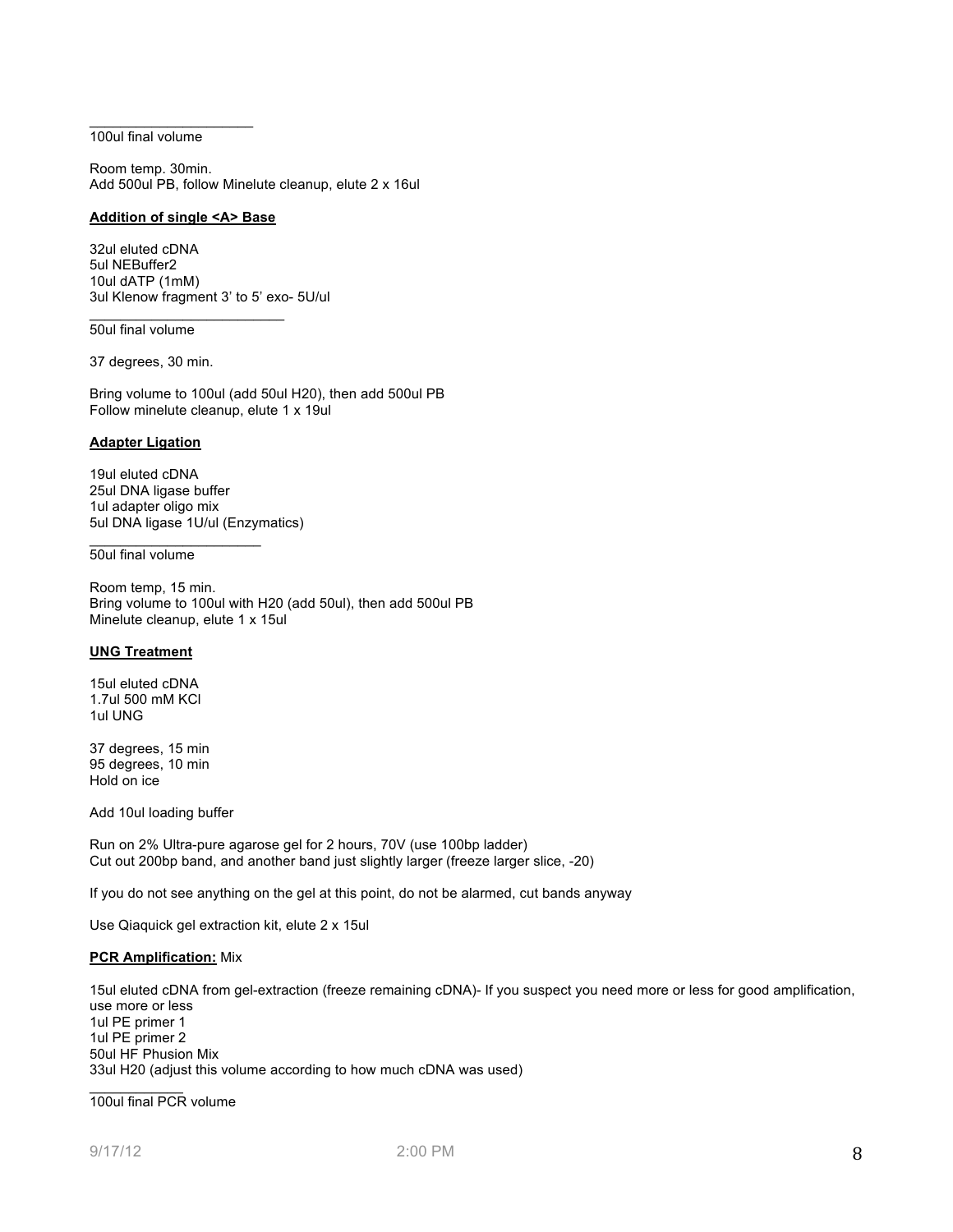98° 1 min

18 cycles of: 98° 10s 60° 30s 72° 30s

72° 5 min 4° hold

Add 500ul PB, Min-elute clean up, elute 1 x 15ul

Add 10ul loading dye, run on 2% gel at 70V for 2 hours

Cut distinct band (should be ~100bp larger than cDNA band) You may have more than 1 band at this point, cut whichever band is ~100bp larger than your cDNA cut was

Gel purify as before Elute 2 x 15ul Precipitate Resuspend 25ul H20

Measure library with Nanodrop (1ul) –very inaccurate. Run High sensitivity DNA chip (1ul)

## **DSN Normalization (Full protocol available in pdf format)**

To remove highly abundant DNA molecules derived from rRNA, tRNA and housekeeping genes

Materials needed: 1M HEPES Buffer 5M NaCl 5X Phusion Buffer and Polymerase (NEB #F-530) 10mM dNTPs 96 well V-bottom plate (Axygen #P96450V-C) DSN kit (Evrogen #EA001) 200 proof EtOH Microamp clear adhesive seal (AB #4306311) Buffer EB (found in Qiagen PCR clean up kits) Magnet stand 96 (Ambion #AM10027) SPRI beads (Agencourt AMPure #29152)

When the DSN kit arrives, dilute the lyophilized enzyme as such: Add 5ul DSN storage buffer per 10 DSN units Incubate at room temp. for 5 min Add equal volume of 100% glycerol

Mix by gently flicking, and spin briefly

Store diluted enzyme at -20.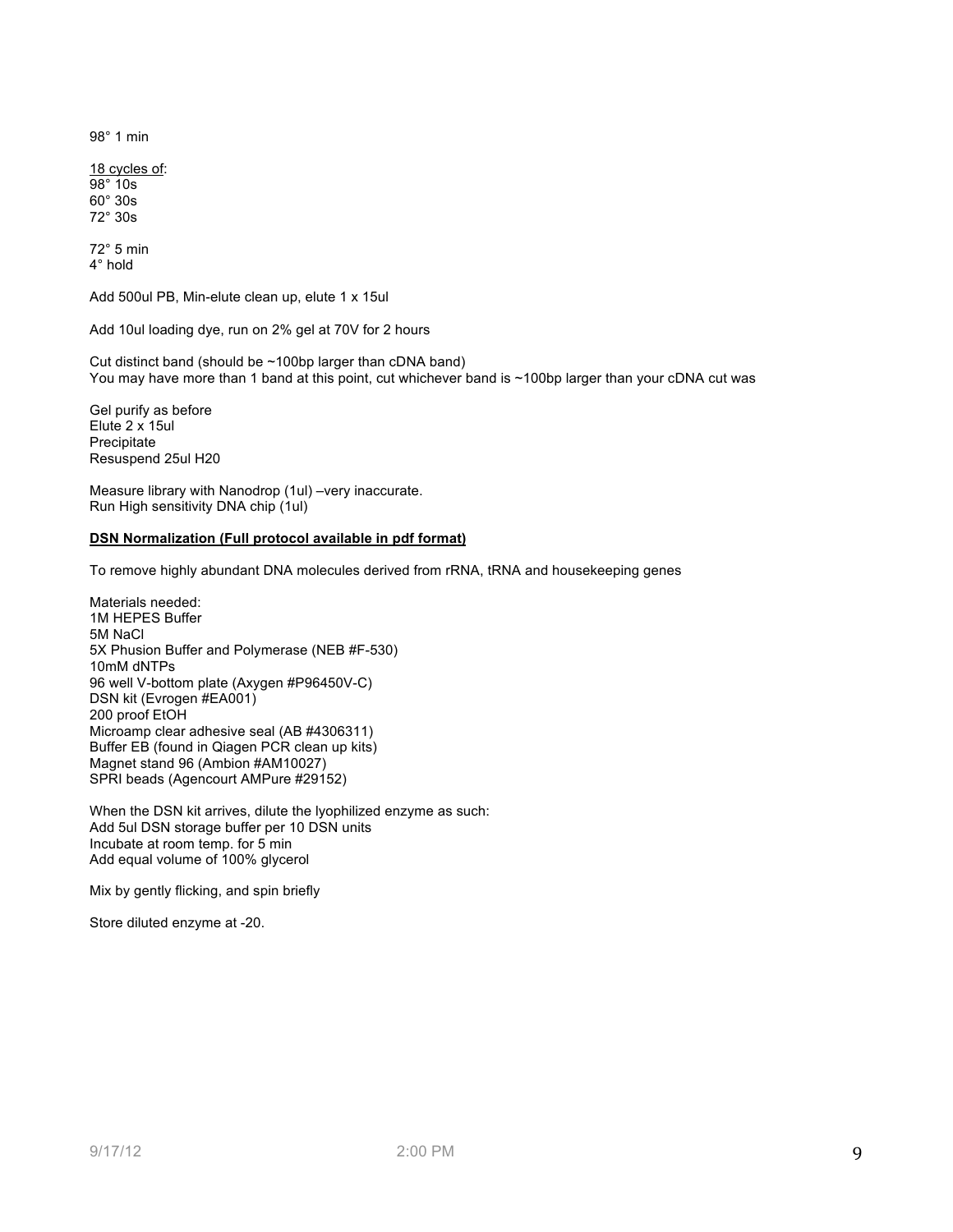## **Prepare Reaction Mix/Hybridization/DSN Treatment:**

Only do up to 4 reactions per PCR machine, this protocol is very sensitive!

Make 4X hybridization buffer:

For 100ul: 200ul 1M HEPES buffer 400ul 5M NaCl 200ul nuclease free H20

In a .2ml PCR tube mix:

| Reagent                        | Volume (ul)                                                                  |  |
|--------------------------------|------------------------------------------------------------------------------|--|
|                                |                                                                              |  |
| cDNA sample library (80-100ng) | 13.5 (may need to dilute or speed vac depending on<br>library concentration) |  |
| 4X Hybridization Buffer        | 4.5                                                                          |  |
| Total Volume per sample        | 18                                                                           |  |

Gently pipette to mix, and spin down briefly

Incubate mix in PCR machine: 2 minutes at 98° 5 hours at 68°

Program the PCR machine as such, to include downstream incubations: 98° 2min 68° 5 hours 68° 10min 68° 25min End

Use heated lid, volume set to 18ul

After the 5 hour hybridization, proceed immediately to **DSN treatment**

For DSN treatment you will need a 68° heat lock located right next to the PCR machine

Dilute 10X Master buffer supplied with the DSN kit to 2X

Pre-heat 2X buffer in 68° heat block next to PCR for 20 minutes prior to end of hyb.

When 5 hours is over, pause PCR machine and add 20ul of 2X DSN buffer to each reaction, leaving everything on the block. Do NOT remove the sample from the PCR machine or buffer tubes from the heat block.

While pipetting out the buffer from the heatblock, keep PCR machine lid closed, pipette directly into sample tube on the PCR machine

Pipette gently up and down 5-8 times to mix

Close the lid and unpause the machine 10 minute incubation

After 10 minutes, pause the machine and add 2ul DSN enzyme to each reaction directly on block using a 2ul pipette

To mix, use a 100ul pipette set to 40ul and pipette up and down 5-8 times Do NOT remove tubes from PCR machine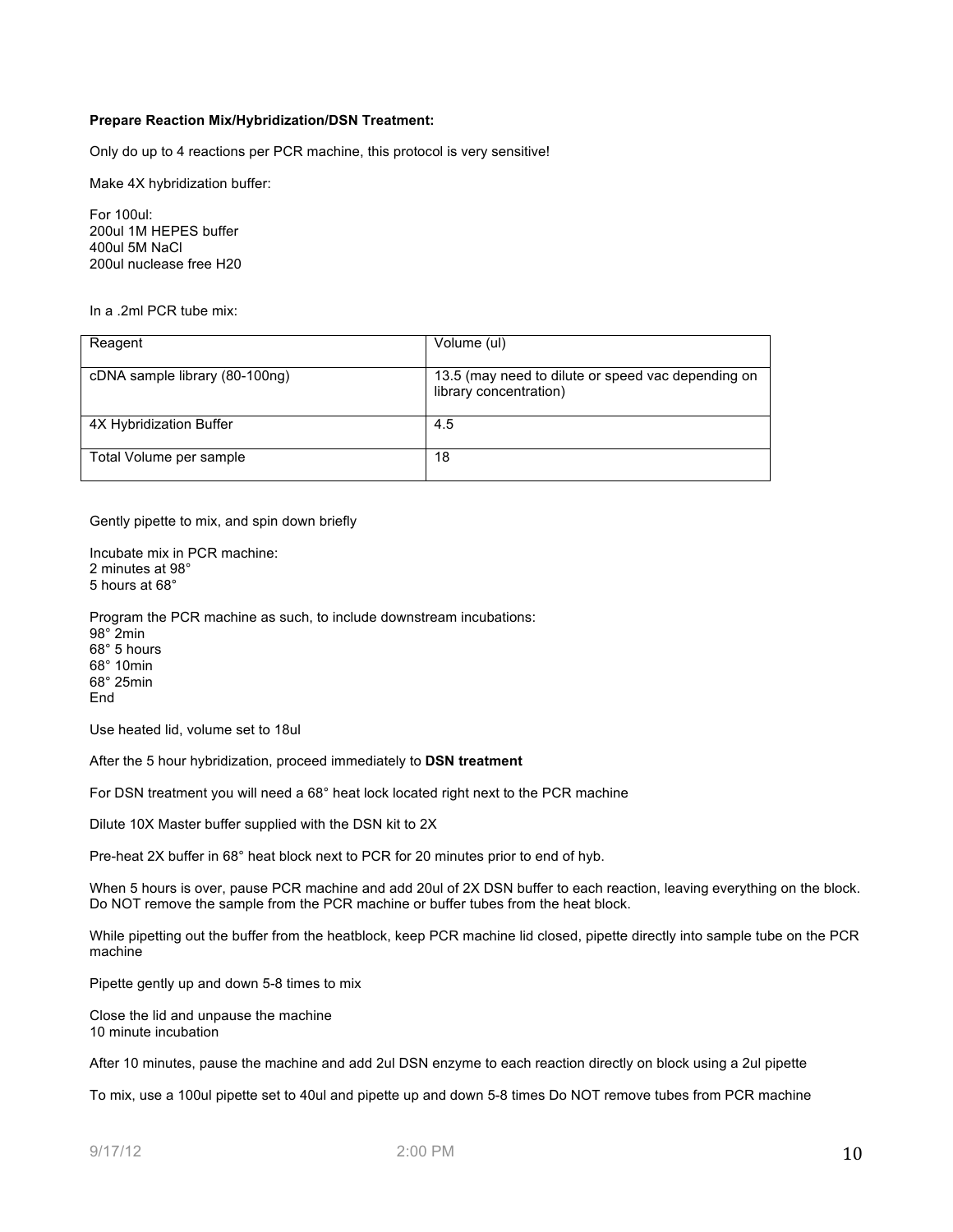Close lid and unpause the machine 25 minute incubation

At the end of 25 minutes, add 40ul of DSN stop solution to each reaction tube, mix by pipetting and spin briefly

You can stop here and store at -20.

## **Purify DSN Treated DNA templates**

## **(Copied directly from PDF protocol, nothing tricky here)**

This process purifies DSN treated DNA with SPRI beads.

Consumables User-Supplied: 96-well V-bottom plate Freshly prepared 80% Ethanol (EtOH) MicroAmp clean adhesive seal QIAGEN EB (provided in the MinElute PCR Purification Kit) SPRI beads

## **Procedure**

**1.** Transfer 80 µl of the samples from step 10 of the *Add DSN Treatment* procedure to each well of a new, 96-well V-bottom plate.

**2.** Vortex the SPRI beads until they are well dispersed, then add 128 µl of well-mixed SPRI beads to each well of the 96-well V-bottom plate that contains the samples.

**3.** Gently pipette the entire volume up and down 8 times to mix thoroughly.

**4.** Incubate the plate for 5 minutes at room temperature.

**5.** Place the plate on the magnetic stand for 8 minutes at room temperature until the liquid appears clear. Do not remove the plate from the magnetic stand.

**6.** Remove and discard the supernatant from the plate with a pipette. Take care not to disturb the SPRI beads.

**7.** Add 180 µl of freshly prepared 80% EtOH to each well of the plate without disturbing the beads. Do not remove the plate from the magnetic stand.

**8.** Incubate the plate for 30 seconds at room temperature, then remove and discard the supernatant from each well using a multichannel pipette.

**9.** Repeat steps 6 and 7 once for a total of two 80% EtOH washes.

**10.** Seal the plate with a MicroAmp Clean Adhesive Seal.

**11.** Remove the plate from the magnetic stand and briefly centrifuge at 1,000 rpm for 10 seconds.

**12.** Remove the MicroAmp Clean Adhesive Seal.

**13.** Place the plate on the magnetic stand for 30 seconds at room temperature, then remove and discard the EtOH using a 10 µl pipette.

**NOTE** To verify that the solution is clear, use a pipette to extract some supernatant to more closely view the beads. If not all beads are precipitated, carefully return the supernatant to the well without disturbing the pellet.

**14.** Heat the plate on the pre-heated heat block for 1–2 minutes at 37°C until the pellet appears dry (A PCR machine set to 37° hold works well for this step).

**15.** Add 30 µl of QIAGEN EB to the pellet to elute the DNA. Gently pipette the entire volume up and down 5 times to mix thoroughly.

**16.** Incubate the plate for 2 minutes at room temperature, then gently pipette the entire volume up and down 10 times to mix thoroughly.

**17.** Place the plate on the magnetic stand for 1 minute at room temperature.

18. Transfer all of the supernatant to an new, nuclease-free, 200 µl PCR tube.

**NOTE** Over-dried beads will contain many cracks in the pellet. If this is the case, place the plate in the magnetic stand. The bead pellet is very light when over-dried and will be easily blown out of the well. If the bead is not dry enough, the DNA recovery rate is lower due to the remaining EtOH.

**NOTE** If the beads are over-dried, you will need to incubate the plate a longer time.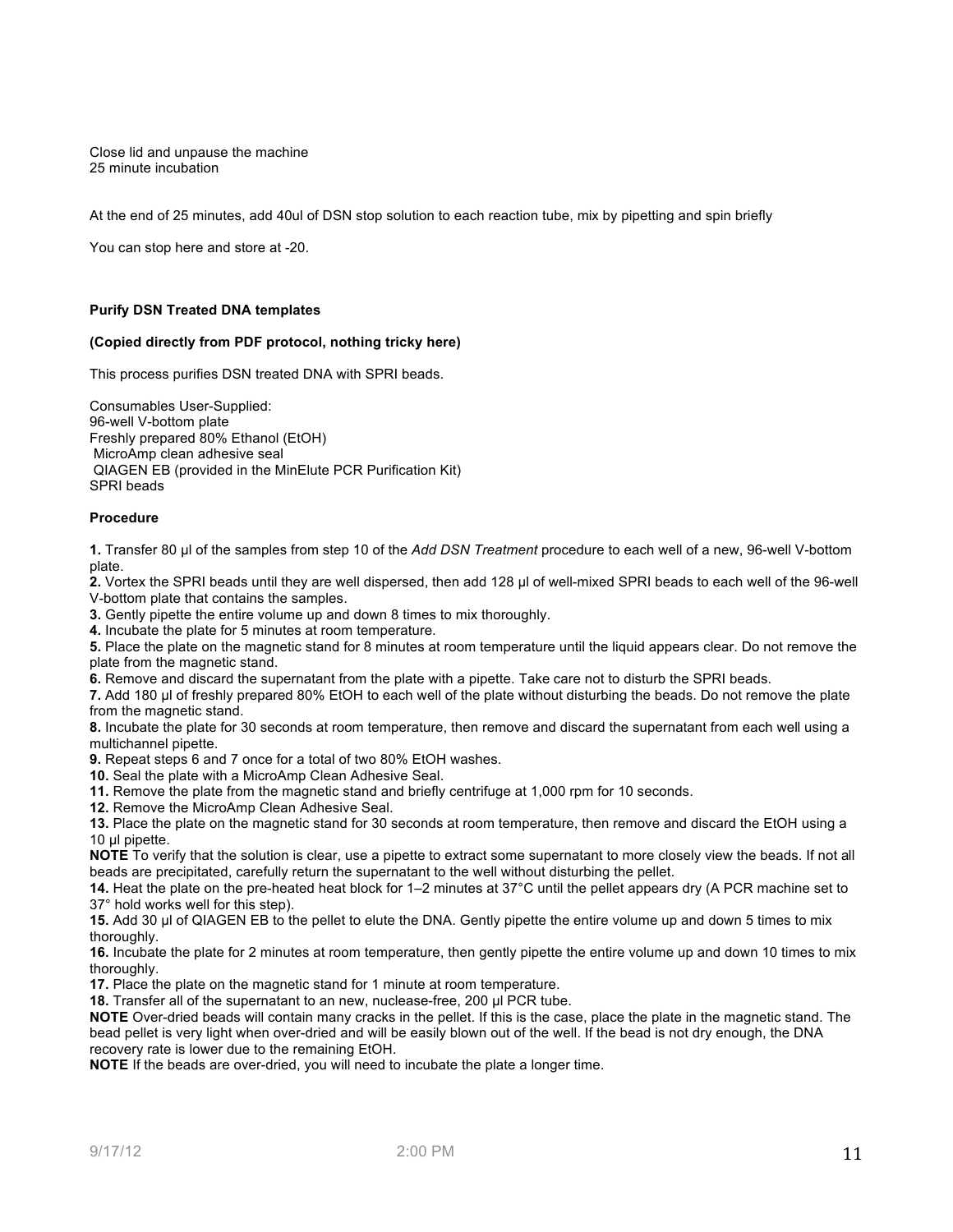## **Enrich DNA Fragments**

User supplied: 5X Phusion Buffer (Finnzymes only) Phusion Polymerase (Finnzymes only) 10mM dNTP's Illumina PCR primer PE1.0 Illumina PCR primer PE2.0

For a 50ul PCR:

20ul reaction mix (always make at least double the mix, even if doing only one reaction. since such small volumes are needed):

10ul Phusion Buffer 1ul 10mM dNTPs .5ul primer PE1.0 .5ul primer PE2.0 .5ul Phusion DNA Polymerase 7.5ul H20

20ul

 $\frac{1}{2}$ 

 $\frac{1}{2}$ 

Add reaction mix to 30ul DSN treated DNA

50ul final volume

PCR program:

98° 30s

12 cycles of: 98° 10s 65° 30s 72° 30s

72° 5min 10° hold

## **Purify PCR products (taken from PDF protocol)**

This process purifies PCR product with SPRI beads.

Consumables User-Supplied 96-well V-bottom plate Freshly prepared 80% Ethanol (EtOH) MicroAmp clean adhesive seal QIAGEN EB (provided in the MinElute PCR Purification Kit) SPRI beads

Procedure

**1.** Transfer 50 µl of the samples from step 3 of the *Enrich DNA Fragments* procedure to each well of a new, 96-well V-bottom plate.

**2.** Vortex the SPRI beads until they are well dispersed, then add 80 µl of well-mixed SPRI beads to each well of the 96-well V-bottom plate containing samples. Gently pipette the entire volume up and down 8 times to mix thoroughly. **3.** Incubate the plate for 5 minutes at room temperature.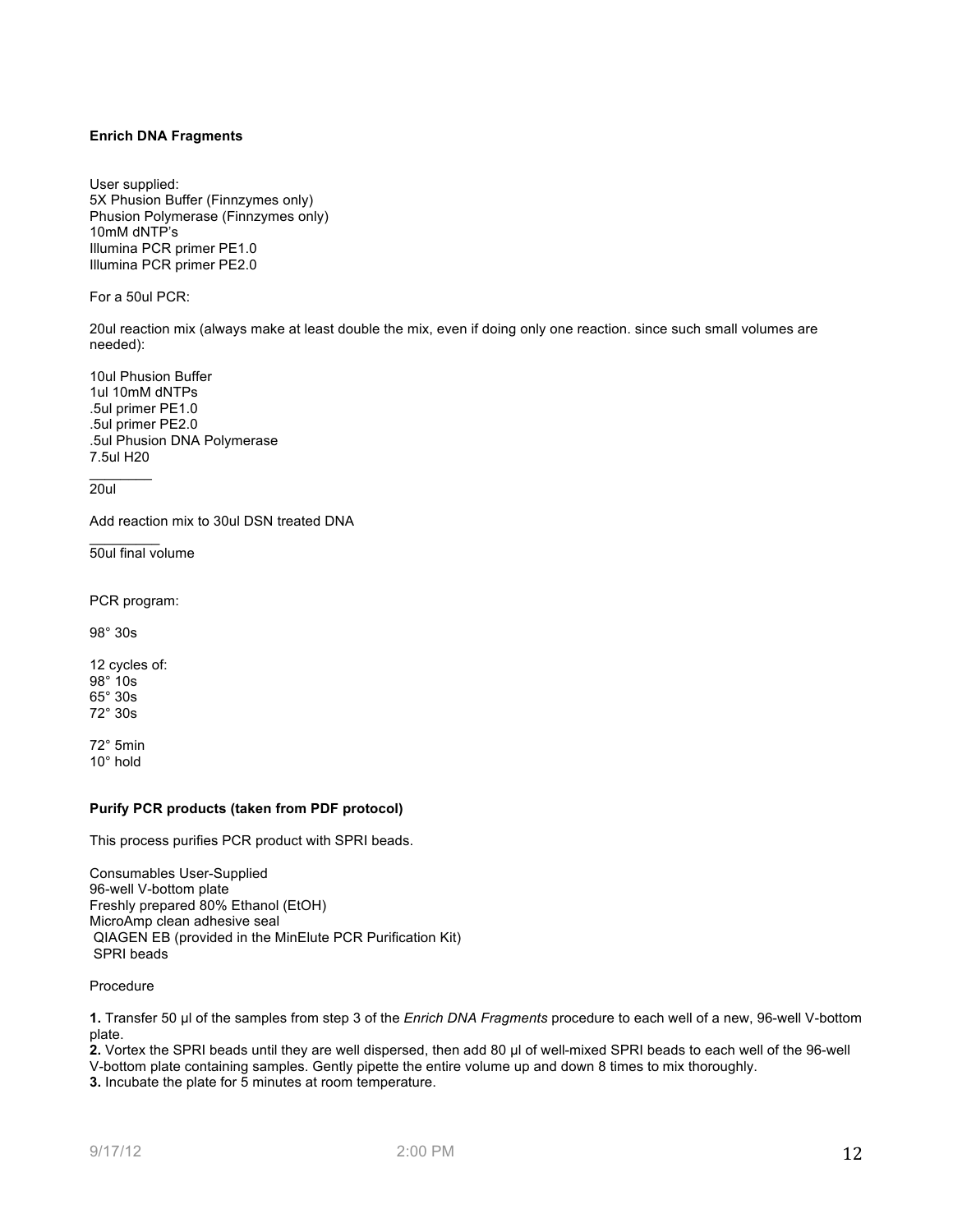**4.** Place the plate on the magnetic stand for 8 minutes at room temperature until the liquid appears clear. Do not remove the plate from the magnetic stand.

**5.** Remove and discard the supernatant from the plate with a pipette. Take care not to disturb the SPRI beads.

**6.** Add 180 µl of freshly prepared 80% EtOH to each well of the plate without disturbing the beads. Do not remove the plate from the magnetic stand.

**7.** Incubate the plate for 30 seconds at room temperature, then remove and discard the supernatant from each well using a multichannel pipette.

**8.** Repeat steps 6 and 7 once for a total of two 80% EtOH washes.

**9.** Seal the plate with a MicroAmp Clean Adhesive Seal.

**10.** Remove the plate from the magnetic stand and briefly centrifuge at 1,000 rpm for 10 seconds. **11.** Remove the MicroAmp Clean Adhesive Seal.

**12.** Place the plate on the magnetic stand for 30 seconds at room temperature, then remove and discard the EtOH using a 10 ul pipette.

**NOTE** To verify that the solution is clear, use a pipette to extract some supernatant to more closely view the beads. If not all beads are precipitated, carefully return the supernatant to the well without disturbing the pellet.**15** DSN Normalization Sample Preparation Guide - Early Access Protocol

**13.** Heat the plate on the pre-heated heat block for 1–2 minutes at 37°C until the pellet appears dry (use PCR machine at 37° hold).

**14.** Add 20 µl of QIAGEN EB to the pellet to elute the DNA. Gently pipette the entire volume up and down 5 times to mix thoroughly.

**15.** Incubate the plate for 2 minutes at room temperature, then gently pipette the entire volume up and down 10 times to mix thoroughly.

**16.** Place the plate on the magnetic stand for 1 minute at room temperature.

**17.** Transfer all of the supernatant to an new, nuclease-free, 200 µl PCR tube (1.5ul eppendorf tube is fine also). Store the tube at -15° to -25°C. The amplification of heavily expressed genes should be reduced in the normalized samples. **NOTE** Over-dried beads will contain many cracks in the pellet. If this is the case, place the plate in the magnetic stand. The bead pellet is very light when over-dried and will be easily blown out of the well. If the bead is not dry enough, the DNA recovery rate is lower due to the remaining EtOH.

**NOTE** If the beads are over-dried, you will need to incubate the plate a longer time.

Measure concentration with nanodrop

Check DSN normalized library with bioanalzyer on high sensitivity DNA chip

Dilute to 10nM (do not have to use whole library)

Prior to cluster generation we add PhiX at 1%.